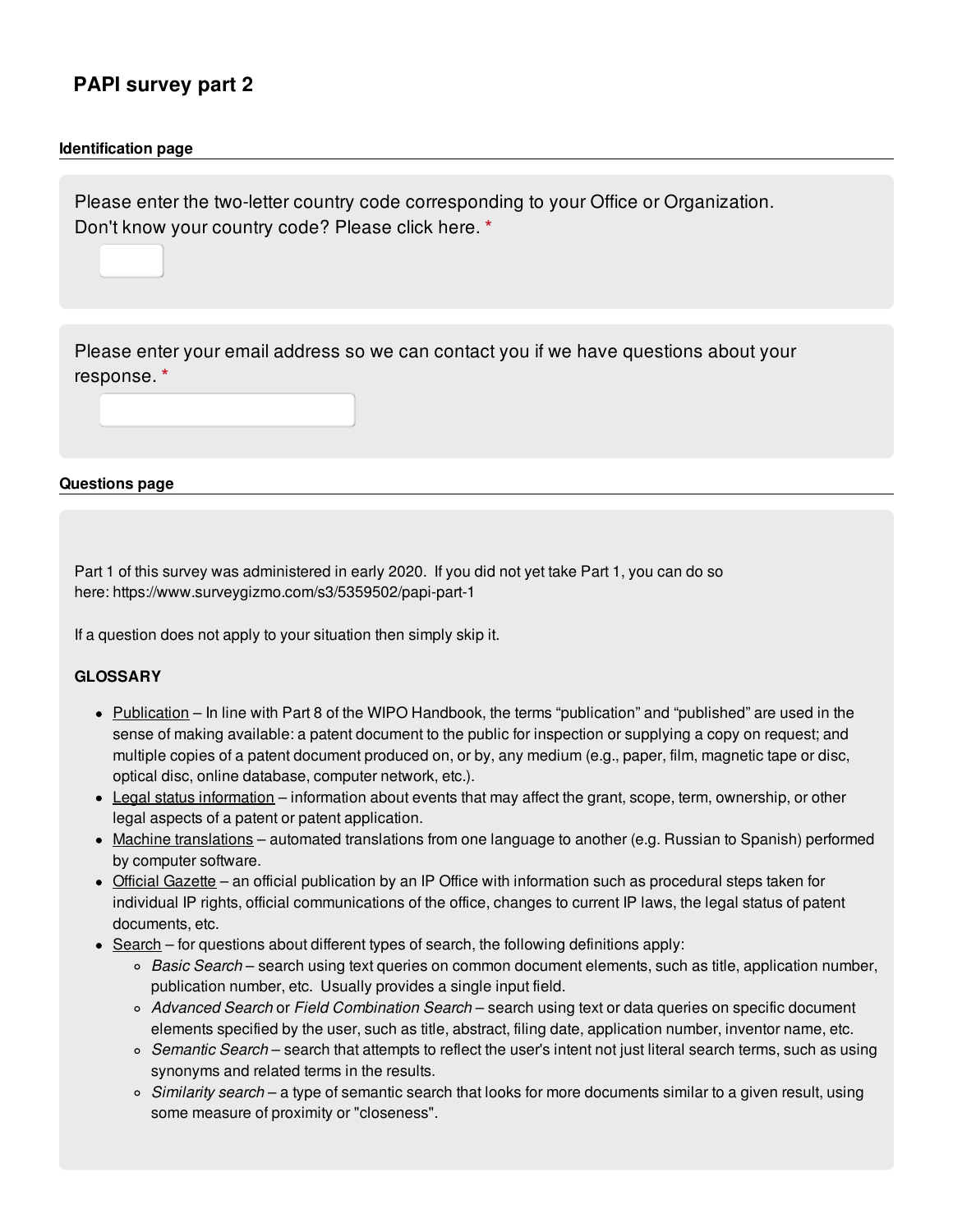### **PART 2**

This part of the survey covers more detailed information about the features of online data systems.

## **Access Conditions**

1. Please explain any other conditions or requirements for access to patent information besides those covered in Part 1 questions 3 (access mechanism) and 4 (who may access), such as limits on the number of queries, number of results, or data limits.

### 2.

Are fees required for access to particular types of information?

- YES
- NO
- NOT NOW, BUT WE ARE CONSIDERING A CHANGE FOR THE FUTURE

If yes, please indicate for which information and explain the access procedure (e.g. how to create an account, what forms of payment are accepted, etc.).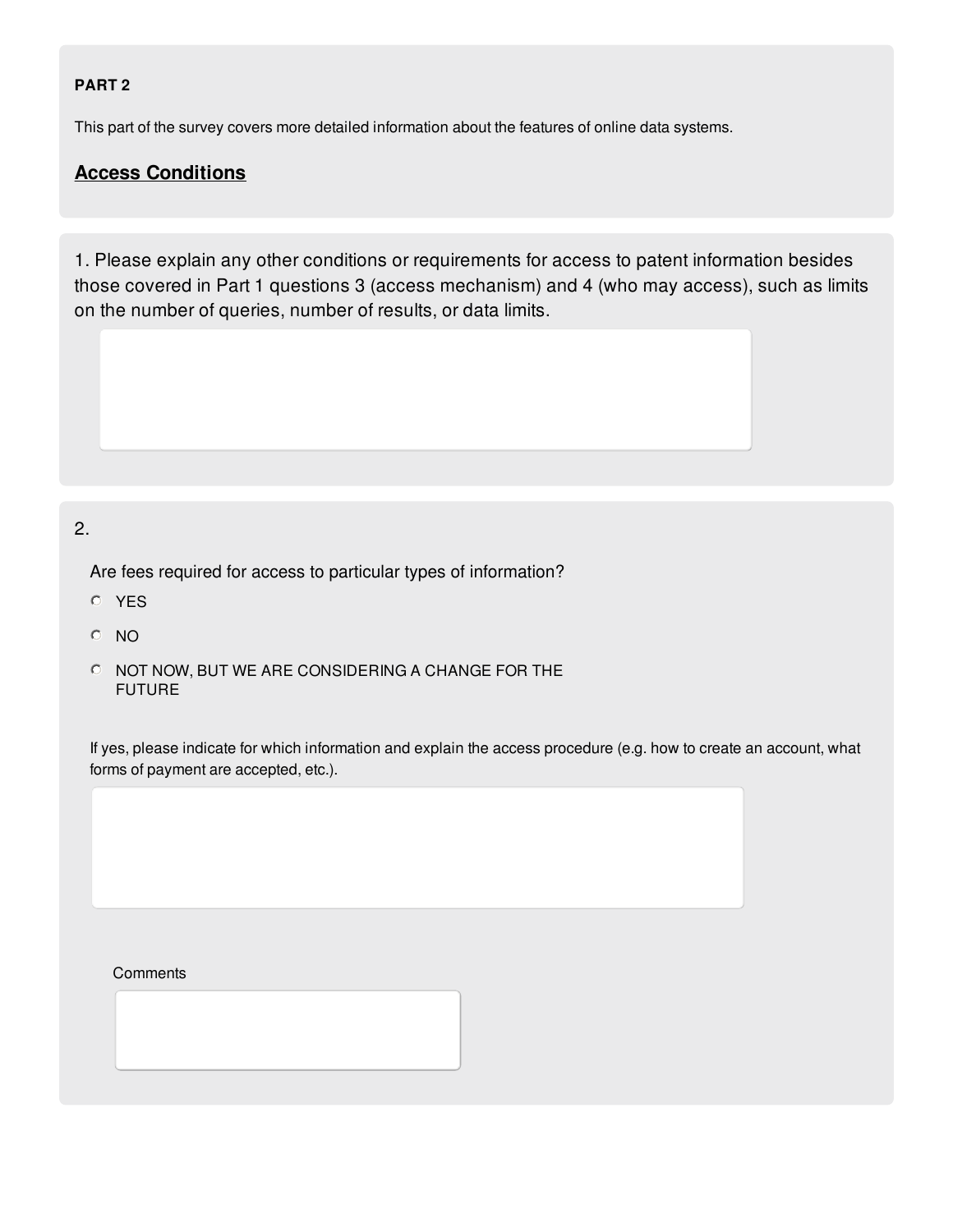3. If your office uses multiple languages, are the online interfaces for different languages synchronized with the same capabilities and the same data, or do some interfaces have different capabilities or data than others?

Please indicate the reference language(s).

- $\Box$  Arabic
- $\Box$  Chinese
- $\Box$  English
- $\Box$  French
- $\Box$  German
- $\square$  Japanese
- $\Box$  Korean
- $\Box$  Portuguese
- $\Box$  Russian
- $\square$  Spanish
- $\Box$  Other (Specify in comments)

## **Comments**

4. Please indicate any differences in the data available in other languages (for example, in the frequency of updates, coverage, search tools, etc.).

|                           | Differences for Language |
|---------------------------|--------------------------|
| Published<br>applications |                          |
| Granted<br>patents        |                          |
| Lenal Status              |                          |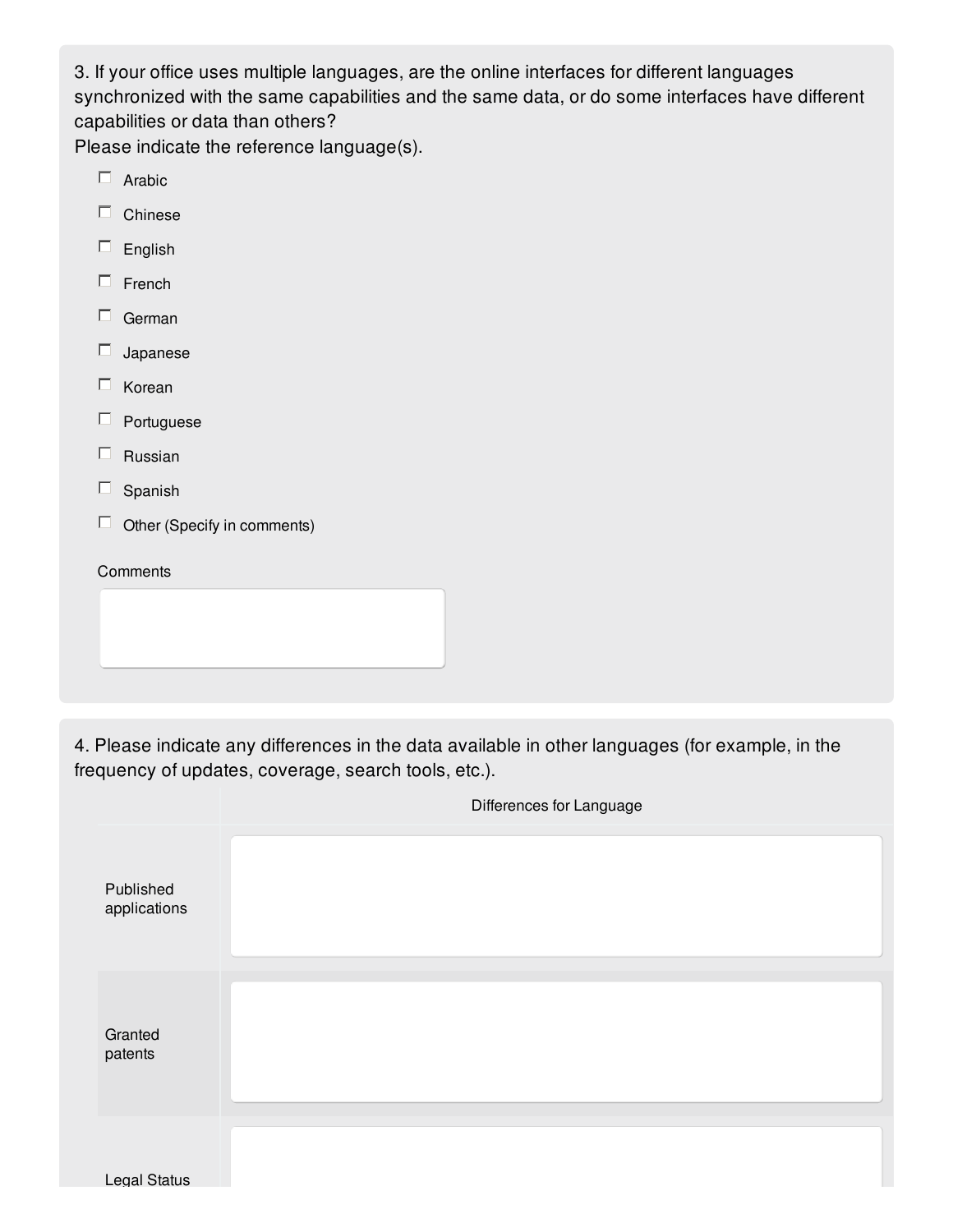| information                                                                 |  |
|-----------------------------------------------------------------------------|--|
| Corrections                                                                 |  |
| Priority<br>information                                                     |  |
| Patent Term<br>Extensions or<br>Supplementary<br>Protection<br>Certificates |  |
| Patent family<br>information                                                |  |
| File inspection                                                             |  |
| Court decisions                                                             |  |
| Reassignments                                                               |  |
|                                                                             |  |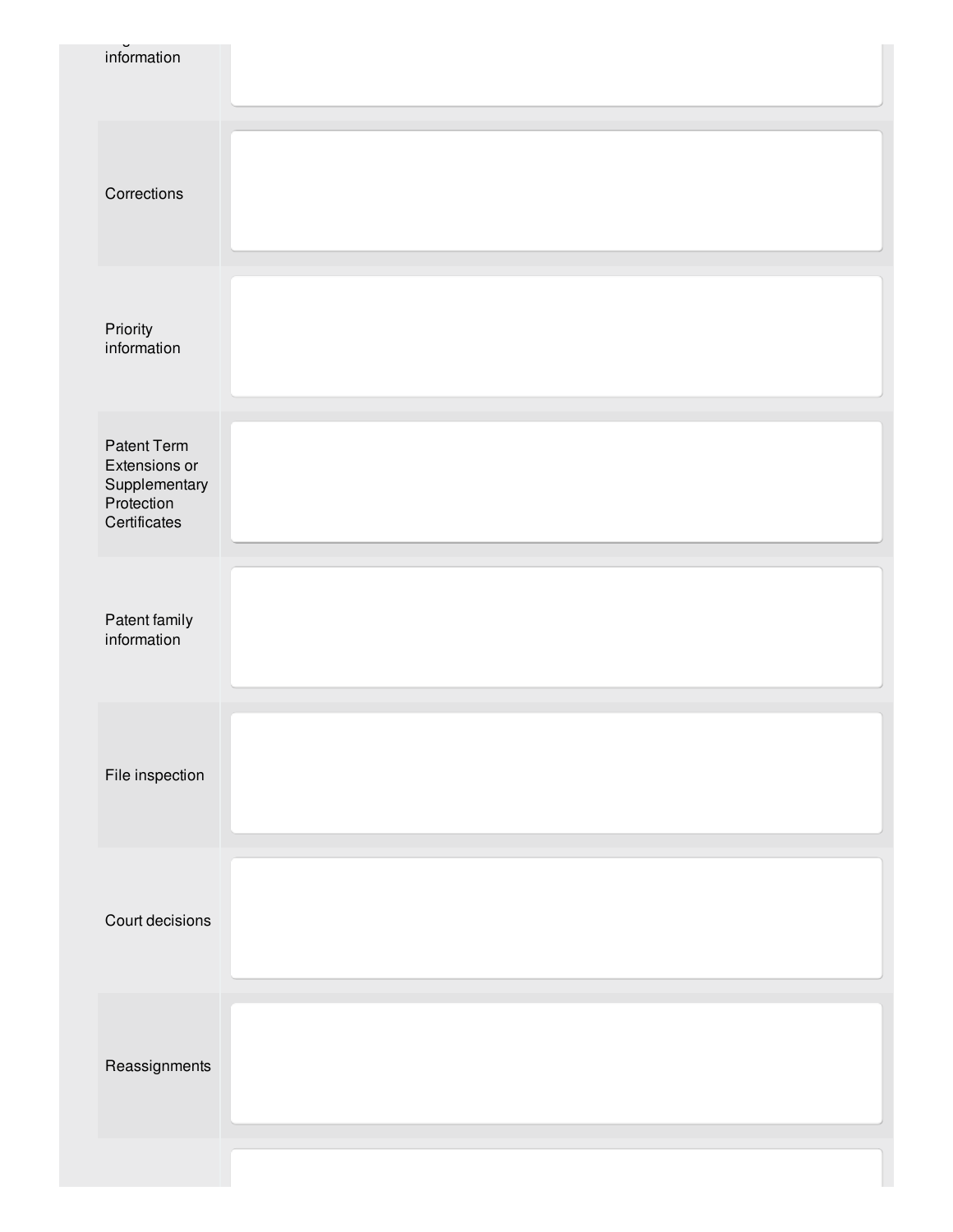

# **Content**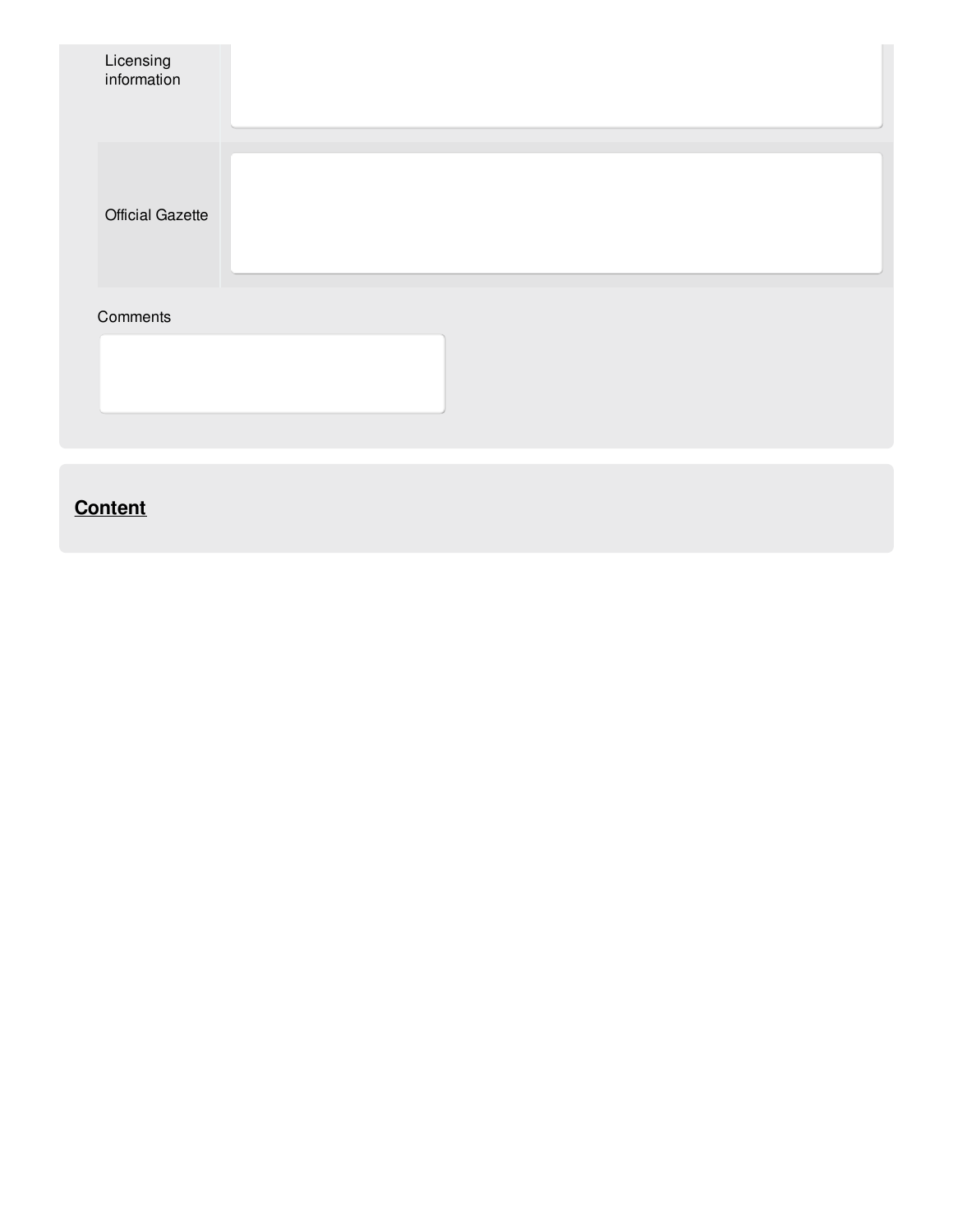5. Are documents available for download in a searchable text format?

Examples of searchable text formats include plain text documents, HTML, XML, and certain PDFs that are created with readable text. If a PDF was created from a scanned image with OCR (optical character recognition) applied, then select "PARTIAL" as text may not always be converted correctly.

This question refers only to the content of the document which can be represented as text. Do not consider images or figures in your answer. If a document has both images and text, answer "Yes" if all the text elements are searchable.

|                                                             | YES. | NO.                      | PARTIAL (some text elements not searchable) |
|-------------------------------------------------------------|------|--------------------------|---------------------------------------------|
| Published applications                                      |      | $\circ$                  | $\circ$                                     |
| Granted patents                                             |      | -C                       | $\circ$                                     |
| Amendments, corrections, or other<br>documents with updates |      | $\overline{\phantom{0}}$ | $\circ$                                     |
| File history                                                |      | $\circ$                  | O                                           |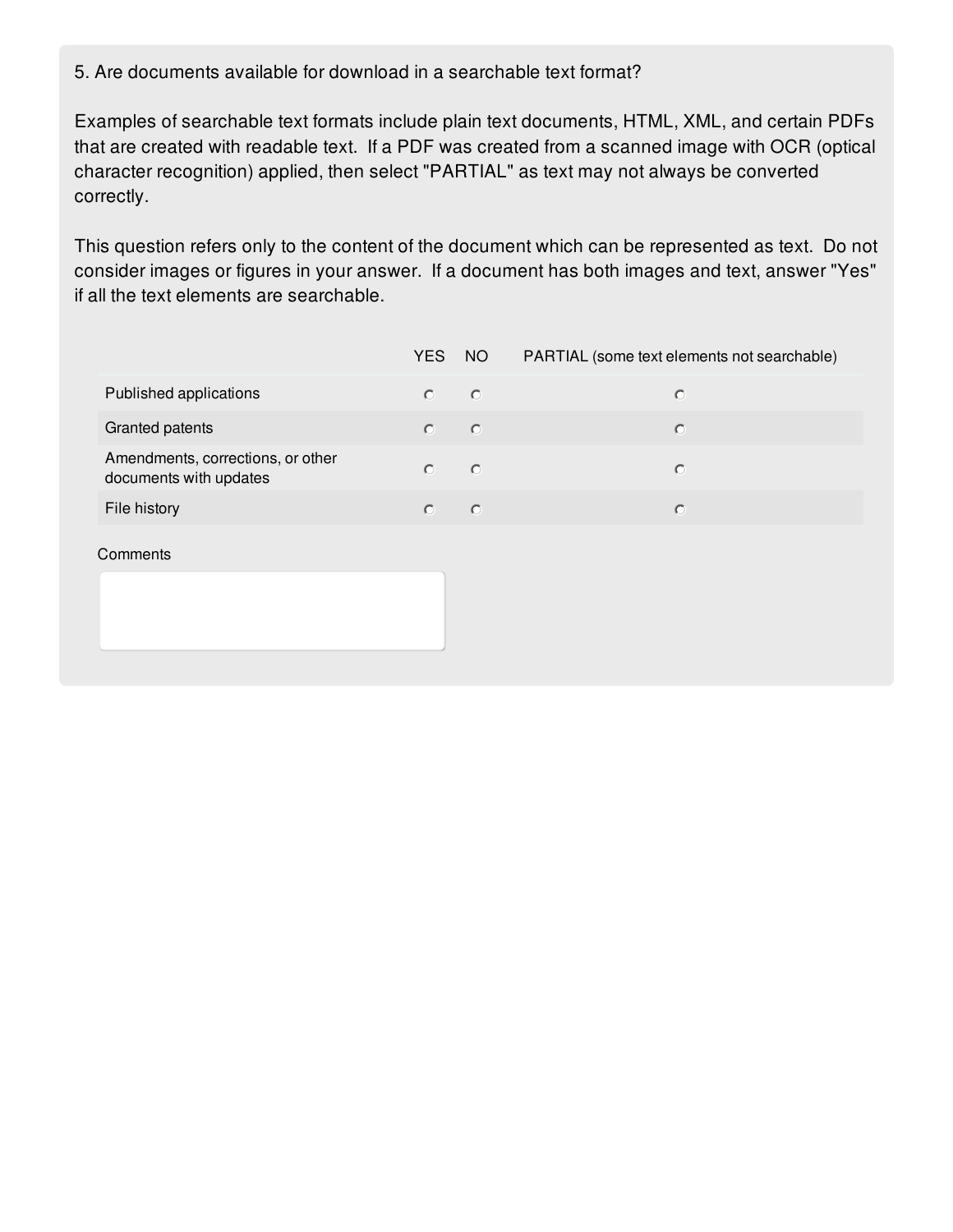6.

Are updated versions of patent documents available online when changes are made after publication (e.g. "as granted" rather than "as filed")?

- YES
- NO

If yes, please explain how updated documents are presented in search results (e.g. with updated kind codes according to WIPO ST.50).

### **Comments**

7. Which parts of patent documents are updated online after publication? Mark all that apply.

- $\Box$  Entire document
- $\Box$  Front page/ first page only
- $\Box$  Title
- Abstract
- $\Box$  Description
- $\Box$  Claims
- $\Box$  Other (Specify in comments)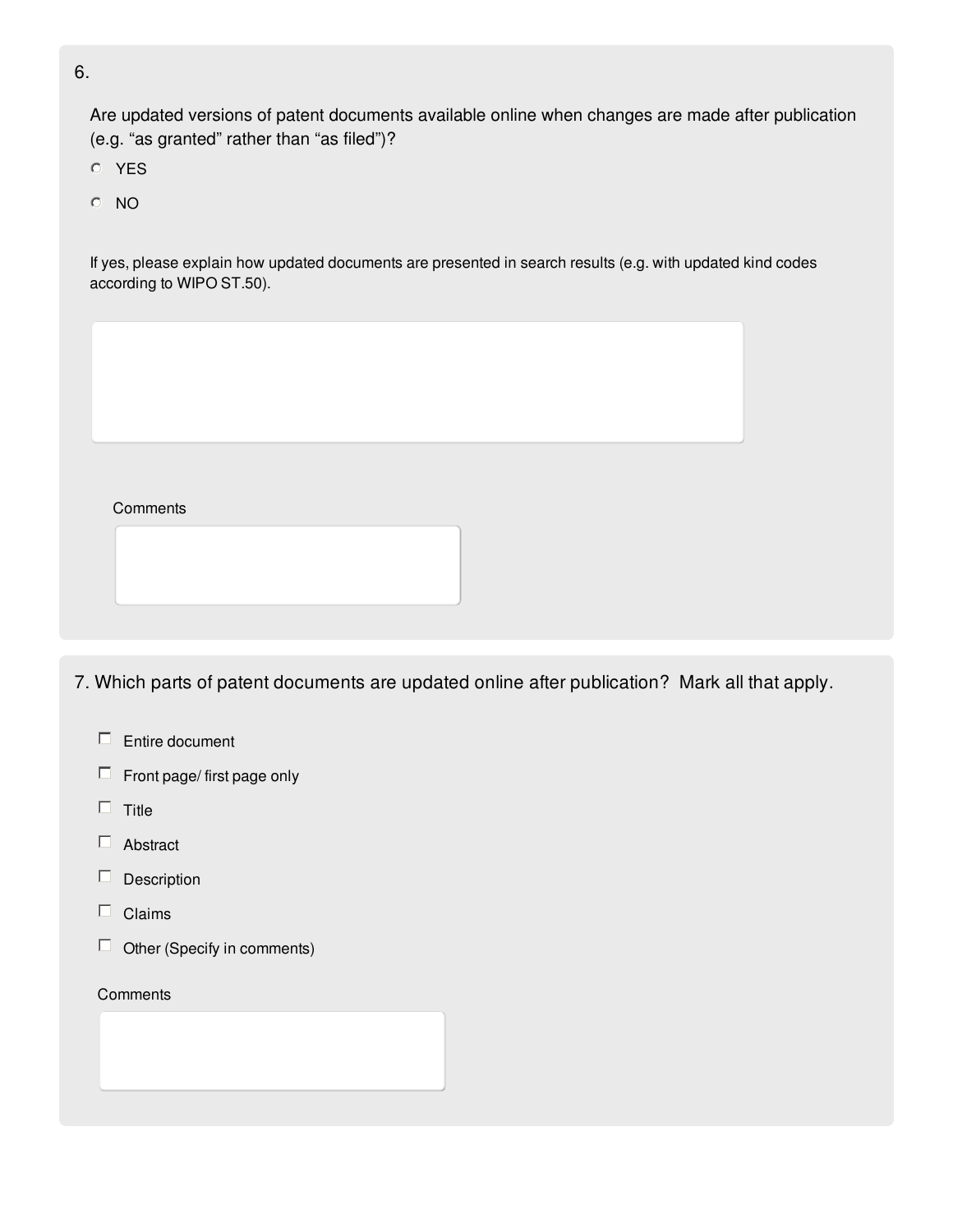8. Is the event history (list of relevant legal status information) for a given document available in online systems?

|                   | <b>YES</b> | <b>NO</b> | <b>PARTIAL</b> |
|-------------------|------------|-----------|----------------|
| Pre-grant events  | $\circ$    | $\circ$   | $\circ$        |
| Post-grant events | $\circ$    | $\circ$   | $\circ$        |
| Comments          |            |           |                |
|                   |            |           |                |
|                   |            |           |                |

9. What are your current plans, if any, for using WIPO Standard ST.27 for patent legal status information? Check all that apply.

- $\Box$  We are currently in the process of implementing ST.27
- $\square$  We have definite plans to implement ST.27 in the future
- $\Box$  We use WIPO IPAS Office Suite to manage IP applications and are waiting for IPAS to implement ST.27 support
- $\Box$  We are not planning to implement ST.27 at this time, because-
- $\Box$  We don't consider that implementing ST.27 adds enough value for our users
- $\square$  We find it difficult to comply with the technical requirements of ST.27
- $\Box$  We don't have the resources currently available to implement ST.27
- $\Box$  Other (Specify in comments)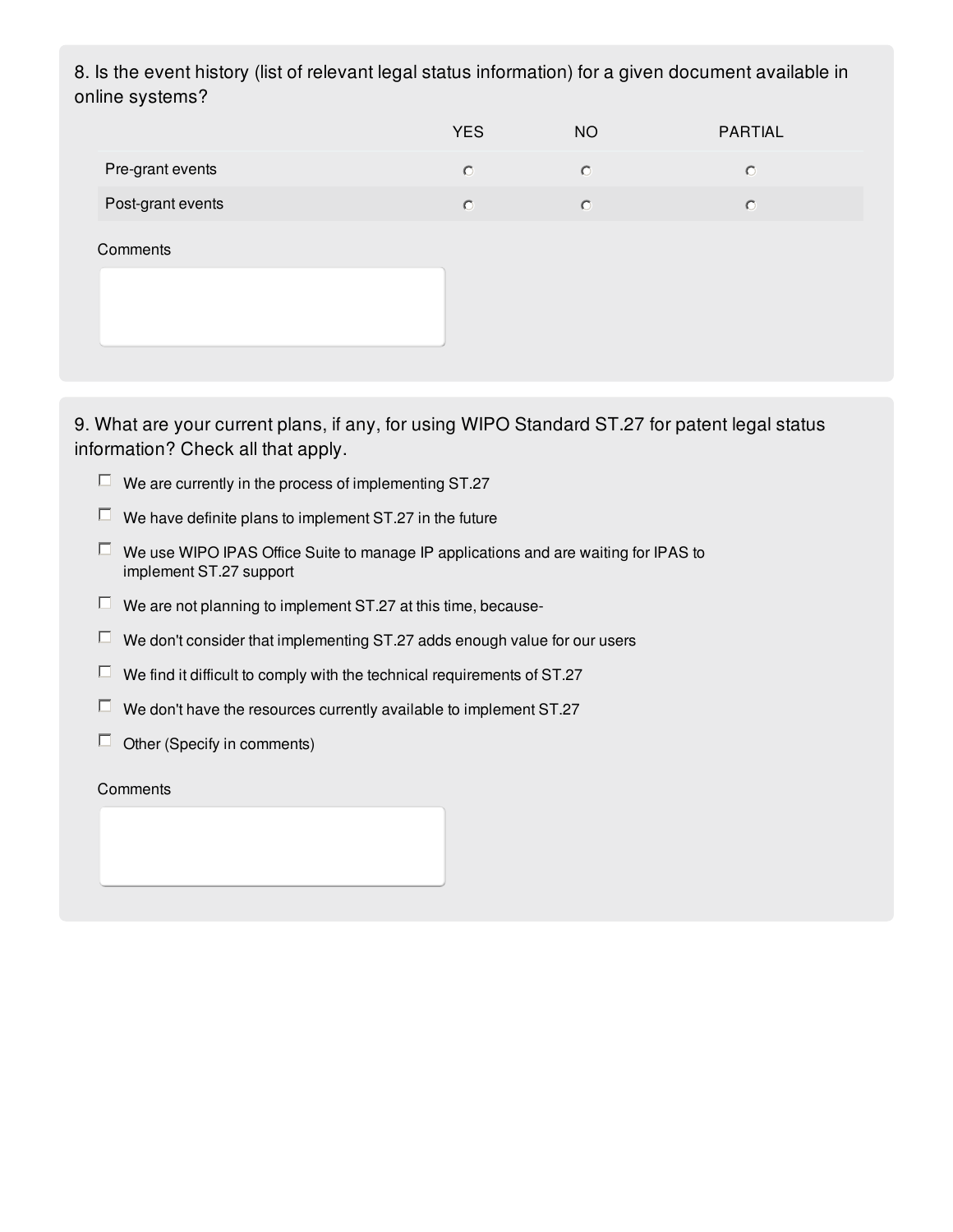## 10. Does your Office / Organization provide an authority file of published patent documents?

- YES, we currently provide an ST.37 compliant authority file accessible through the WIPO Authority File portal
- YES, we currently provide an authority file but it is not accessible through the WIPO Authority File portal
- NO, we do not provide an authority file

| Comments |  |  |  |
|----------|--|--|--|
|          |  |  |  |
|          |  |  |  |
|          |  |  |  |

11. If you do not provide an authority file to WIPO according to the recommendations of ST.37, can you indicate the reasons below? Check all that apply.

- $\Box$  We have plans to provide an authority file to WIPO in the next 12 months
- $\Box$  We use WIPO IPAS Office Suite to manage IP applications, which already provides a complete list of our published patent documents via PatentScope
- $\Box$  We find it difficult to comply with the technical requirements of ST.37
- $\Box$  We don't have the resources currently available to comply with ST.37
- $\Box$  We already provide a list of all published patent documents on our website in other format(s). Please provide the url in Comments.
- $\Box$  We don't consider a list of all our published patent documents necessary given the number of applications we process
- $\Box$  We don't consider that implementing ST.37 adds enough value for our users
- $\Box$  Other (Specify in comments)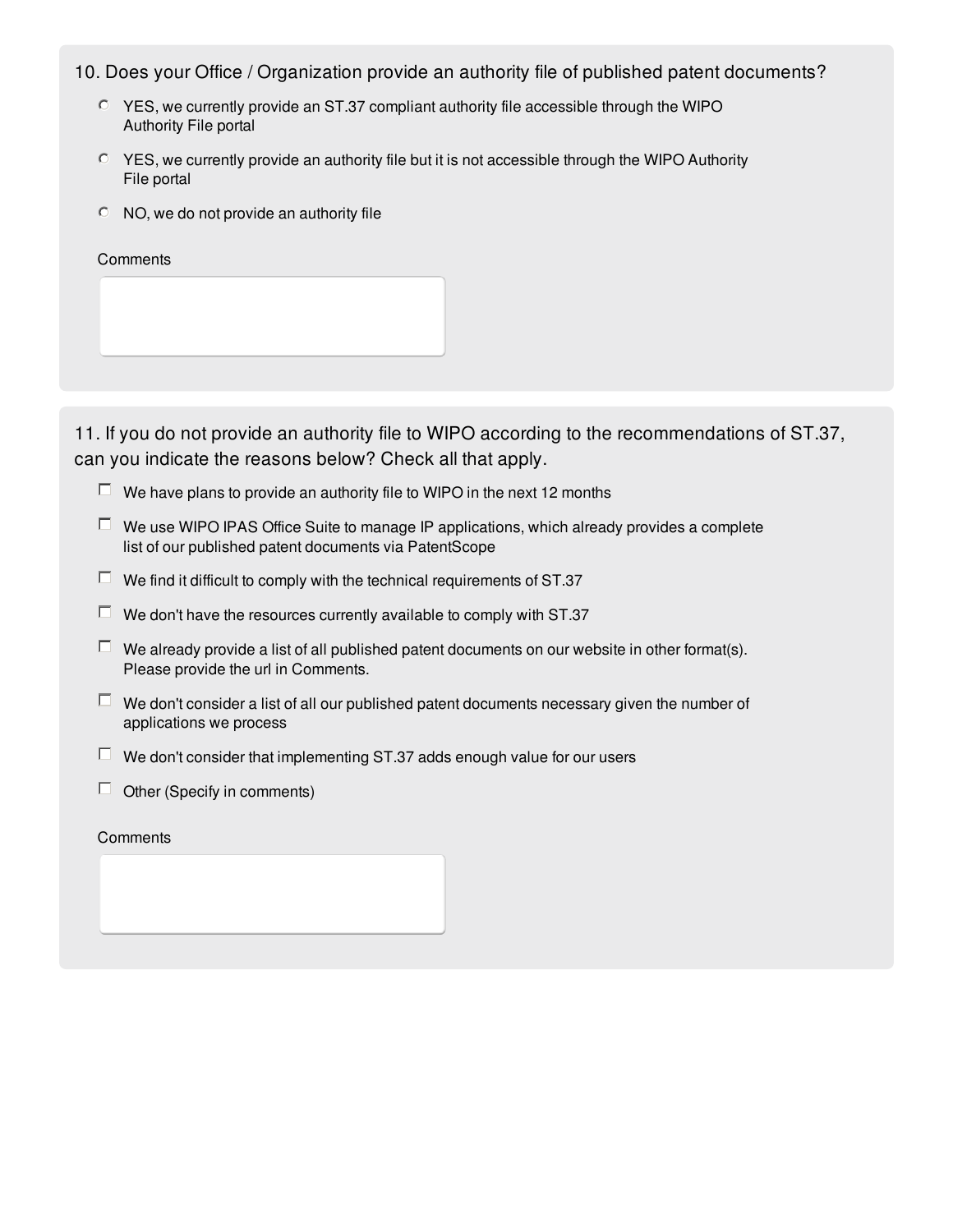### **FUNCTIONALITY**

# **Systems provided by your Office/Organization**

The following questions refer to online systems provided by your Office for accessing patent information. Do not consider third party systems such as PATENTSCOPE or ESPACENET when answering this survey.

# 12. Are the following features available in the online systems provided by your Office?

# See glossary above for definitions of search types.

|                                                | <b>Patent Applications</b> | <b>Patent Grants</b> | Legal Status data |
|------------------------------------------------|----------------------------|----------------------|-------------------|
| Basic search                                   | П                          | П                    | П                 |
| Advanced search or Field combination<br>search | □                          | П                    | $\Box$            |
| Semantic search or similarity search           | П                          | $\Box$               | П                 |
| Machine translations                           | □                          | $\Box$               | $\Box$            |
| Comments                                       |                            |                      |                   |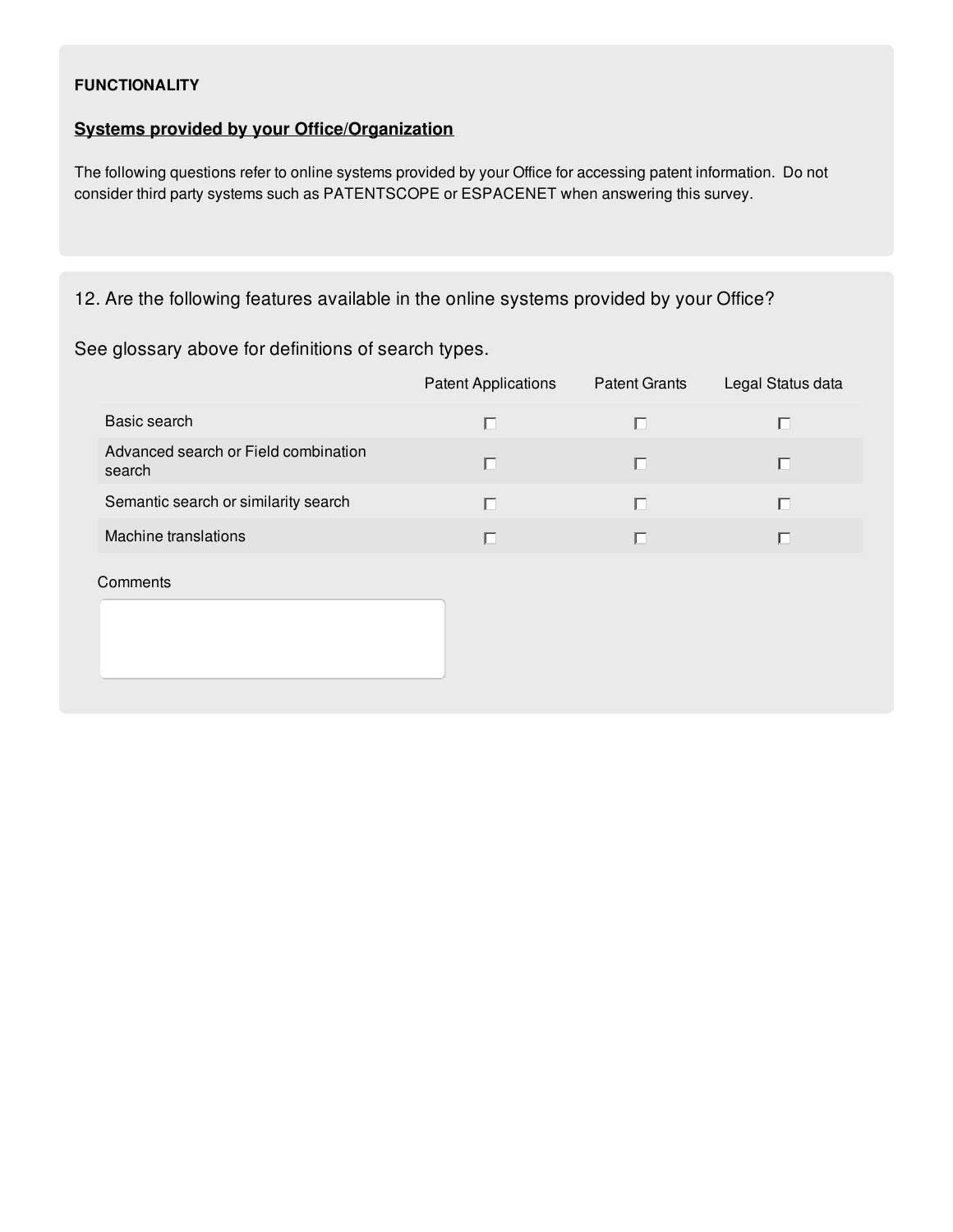13. Are the following fields available for search in the online systems in question? Check all that apply.

|                                          | Patent<br>Applications | Patent<br>Grants | Searchable in English or Latin<br>character set? |
|------------------------------------------|------------------------|------------------|--------------------------------------------------|
| Patent publication number                | П                      | $\Box$           | $\Box$                                           |
| Patent application number                | $\Box$                 | $\Box$           | $\Box$                                           |
| Priority date                            | ⊓                      | П                | $\Box$                                           |
| Priority number                          | $\Box$                 | $\Box$           | $\Box$                                           |
| Applicant name                           | г                      | п                | $\Box$                                           |
| Inventor name                            | $\Box$                 | $\Box$           | $\Box$                                           |
| Owner name                               | п                      | $\Box$           | $\Box$                                           |
| Normalized names (applicant, owner, etc) | $\Box$                 | $\Box$           | $\Box$                                           |
| PCT application number                   | П                      | П                | $\Box$                                           |
| PCT publication number                   | $\Box$                 | $\Box$           | $\Box$                                           |
| Title                                    | $\Box$                 | $\Box$           | $\Box$                                           |
| Abstract                                 | П                      | $\Box$           | $\Box$                                           |
| Claims                                   | $\Box$                 | П                | $\Box$                                           |
| Description                              | $\Box$                 | $\Box$           | $\Box$                                           |
| Country (of applicant, owner, etc)       | Г                      | 口                | $\Box$                                           |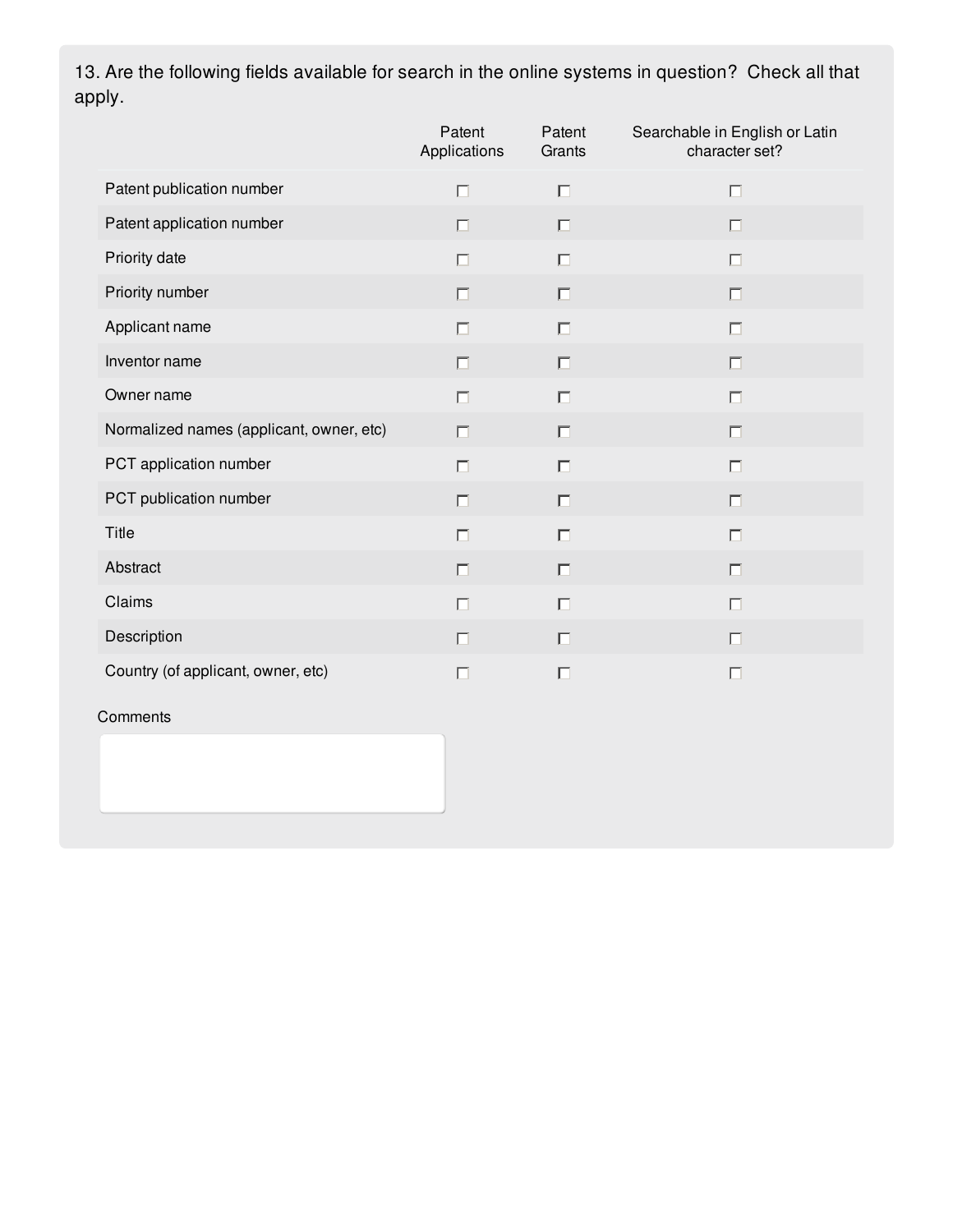14. For machine translations, please indicate which languages are translated.

From (original document languages)

- $\Box$  Arabic
- $\square$  Chinese
- $\square$  English
- $\square$  French
- German
- $\Box$  Japanese
- $\Box$  Korean
- $\Box$  Portuguese
- $\Box$  Russian
- $\square$  Spanish
- $\Box$  Other (Specify in comments)
- To (translated output languages)
- $\Box$  Arabic
- $\Box$  Chinese
- $\square$  English
- $\square$  French
- $\Box$  German
- $\Box$  Japanese
- $\Box$  Korean
- $\Box$  Portuguese
- $\Box$  Russian
- $\square$  Spanish
- $\Box$  Other (Specify in comments)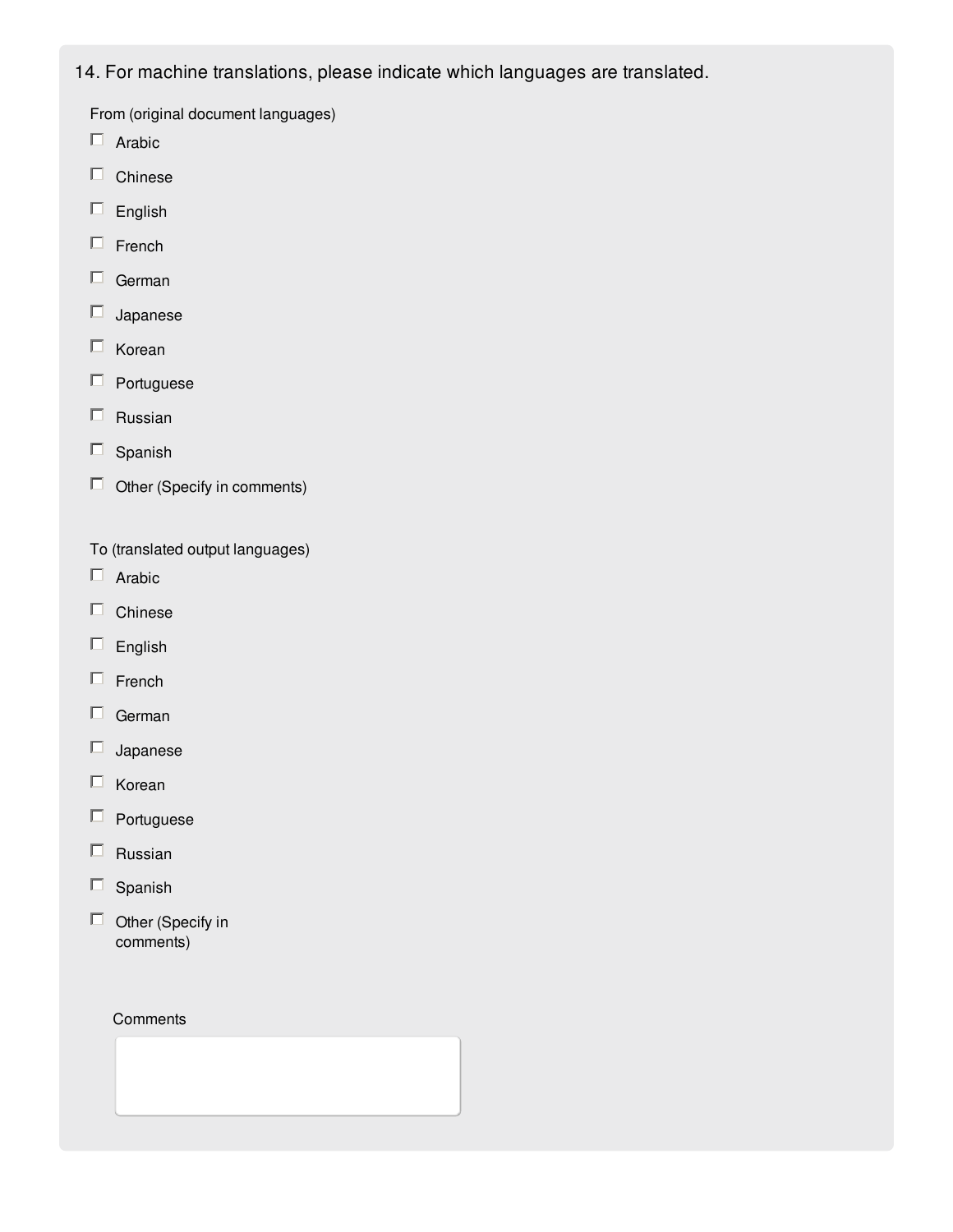# 15. Which patent information is translated?

- $\Box$  Entire document
- $\Box$  Title
- □ Abstract
- $\Box$  Description
- $\Box$  Claims
- $\Box$  Text in Drawings, Figures, or Tables
- $\square$  Supplementary materials, such as annexes or sequence listings
- $\Box$  Legal Status Information
- $\Box$  Other (Specify in comments)

#### **Comments**

16. Does your system provide guidance on what types of number formats are accepted when searching by application or publication numbers?

- Our system provides guidance on the search page
- Our system provides guidance on a different page
- Our system does not provide guidance on accepted number formats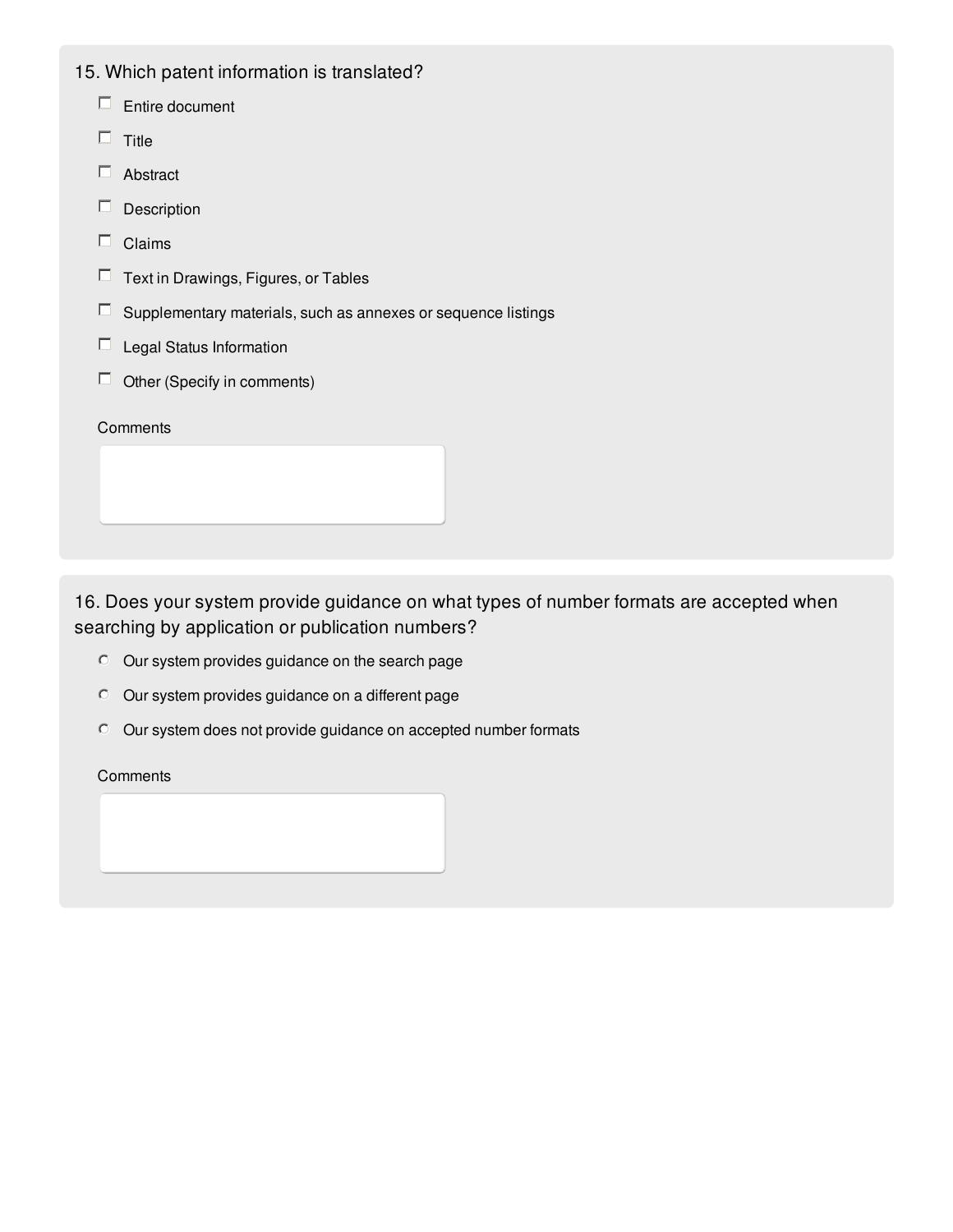17. What types of number formats are accepted when searching by application or publication numbers? Please check all that apply.

- $\Box$  Numbers containing a code for the type of industrial property right, a year designation and a serial number, as recommended by ST.13
- $\Box$  Numbers with a fixed length of 15 digits, composed of two digits for the type, four digits for the year and nine digits for the serial number, as recommended by ST.13
- $\square$  Numbers starting with an ST.3 code identifying the office, as recommended by ST.13
- $\Box$  Numbers with separators between different parts of the number, such as slash ( $\land$ ) hyphen (-) or space ( )
- $\Box$  Number issued by another Office, such as a PCT application number that entered the national phase
- $\Box$  Other number formats (Please specify in Comments)

#### **Comments**

18. Are WIPO ST.3 two-letter codes or WIPO ST.16 document kind codes used as part of the search term when searching by application or publication number?

|                          | required | optional | not accepted |
|--------------------------|----------|----------|--------------|
| ST.3 Office codes are    |          |          |              |
| ST.16 document codes are |          |          |              |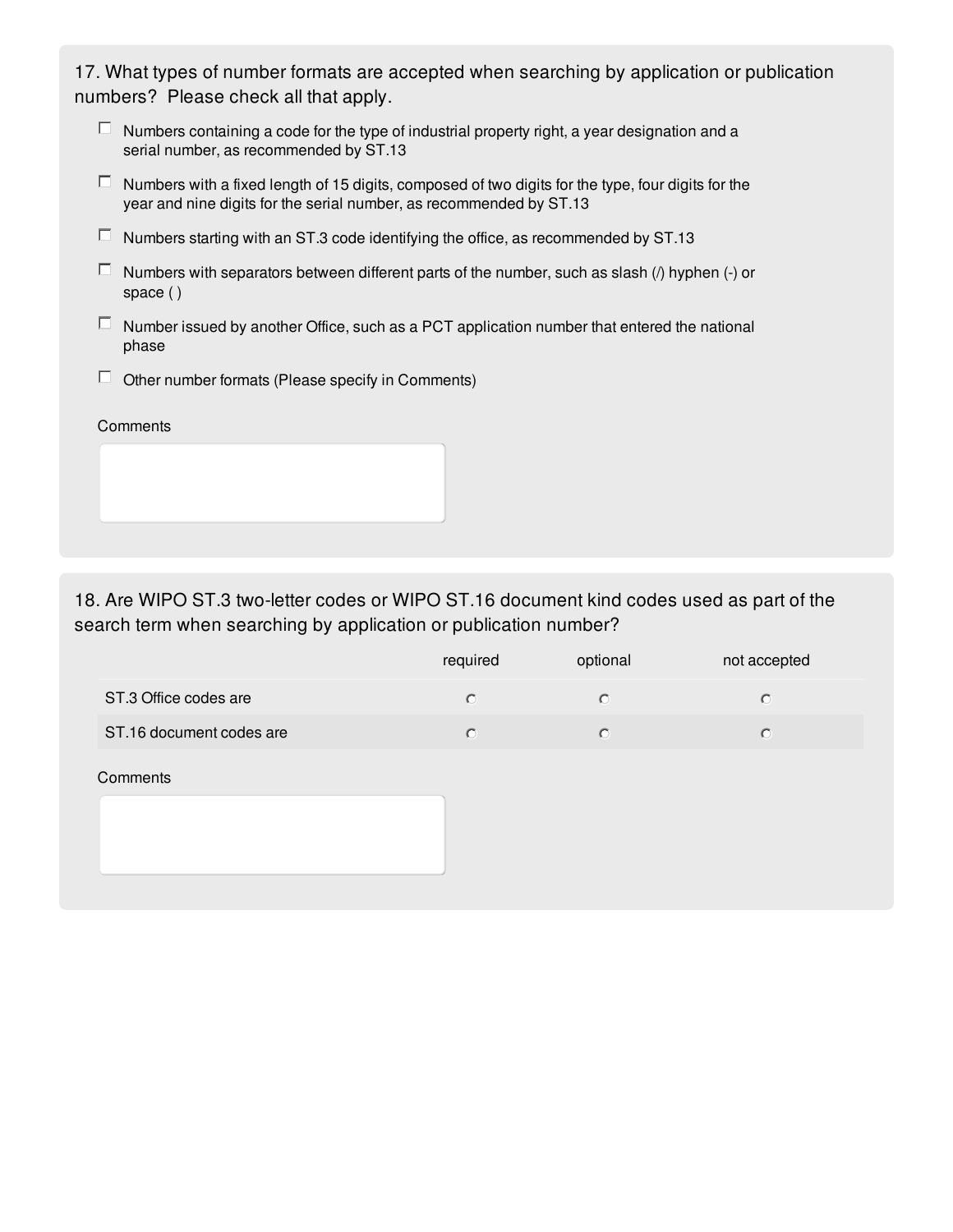19. What kind of interface do users have to access your online systems for the available types of patent documents? For example, for published patent applications, granted patents, patent term extensions, fee payments.

| $\Box$ All information can be accessed through a single web page or portal |  |  |
|----------------------------------------------------------------------------|--|--|
|                                                                            |  |  |

- $\Box$  There are multiple web pages or portals for different types of information, and-
- $\Box$  The web pages or portals all share the same visual design (look and feel, layout, colors, graphical elements, etc)
- $\Box$  The web pages or portals all share the same user controls (input boxes, buttons, clickable elements, etc)
- $\Box$  The web pages or portals all share the same input formats (e.g. query flags, number formats, data formats, etc)
- $\Box$  The web pages or portals for different types of documents look and function differently

| Comments |
|----------|
|----------|

20. Do your online systems use the same web pages or portals for different types of industrial property rights provided by your Office? For example, patents for inventions, plant patents, design patents, inventors' certificates, utility certificates, utility models, patents of addition and others. Answer yes here even if there are multiple web pages or portals for different types of documents (application, legal status history, assignments, etc), as long as each type of IP right is available on the same web page or portal.

Note- this question is about different types of IP rights. Question 17 is about different types of patent documents.

YES

NO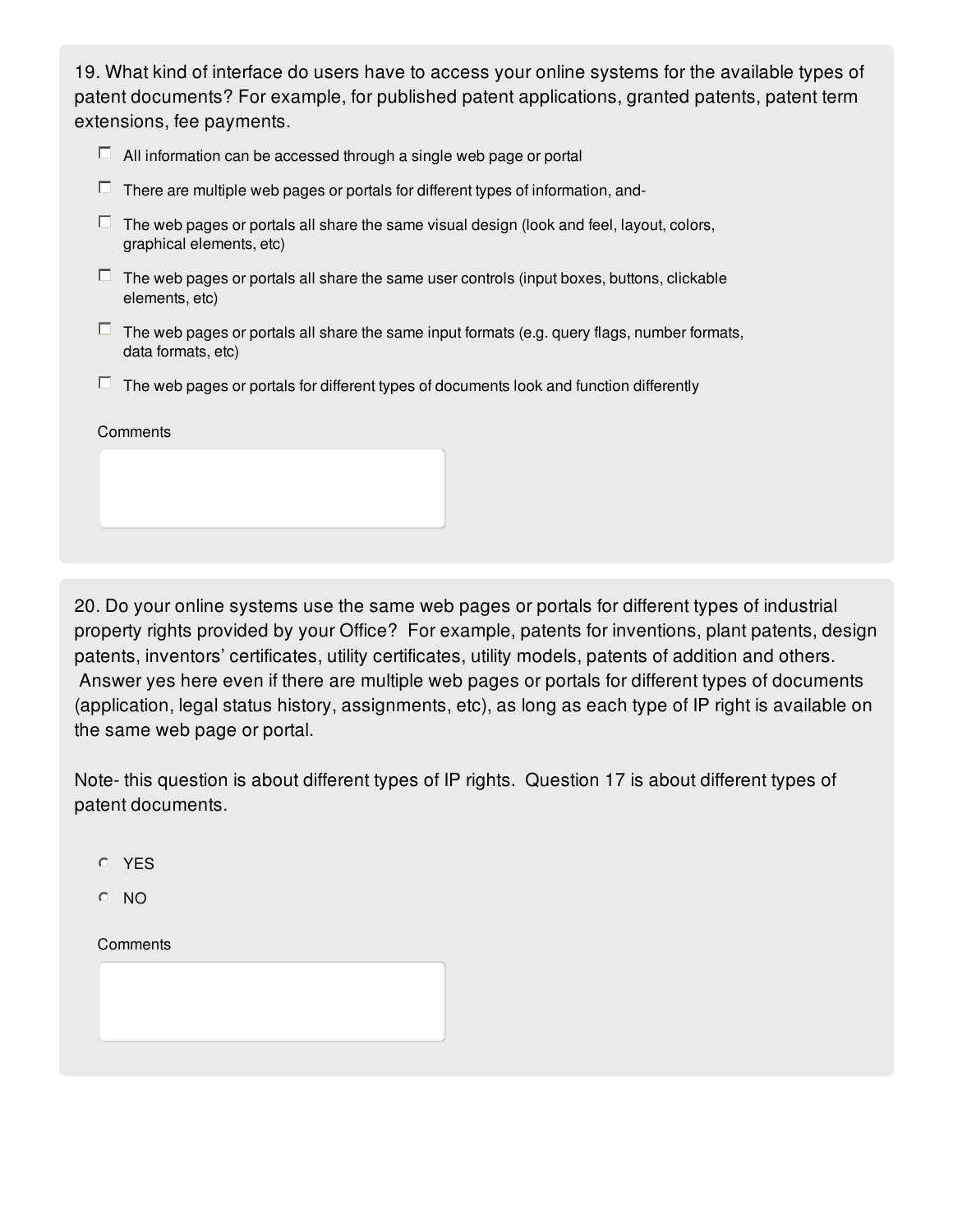21. If there are separate websites or portals for these other types of industrial property provided by your Office, please list them.

22. Do your online systems contain information on documents issued under international or regional IP protection systems, which have (potential) effect in your jurisdiction?

- YES
- NO

**Comments** 

23. If so, what types of documents are available, e.g. PCT documents or translations?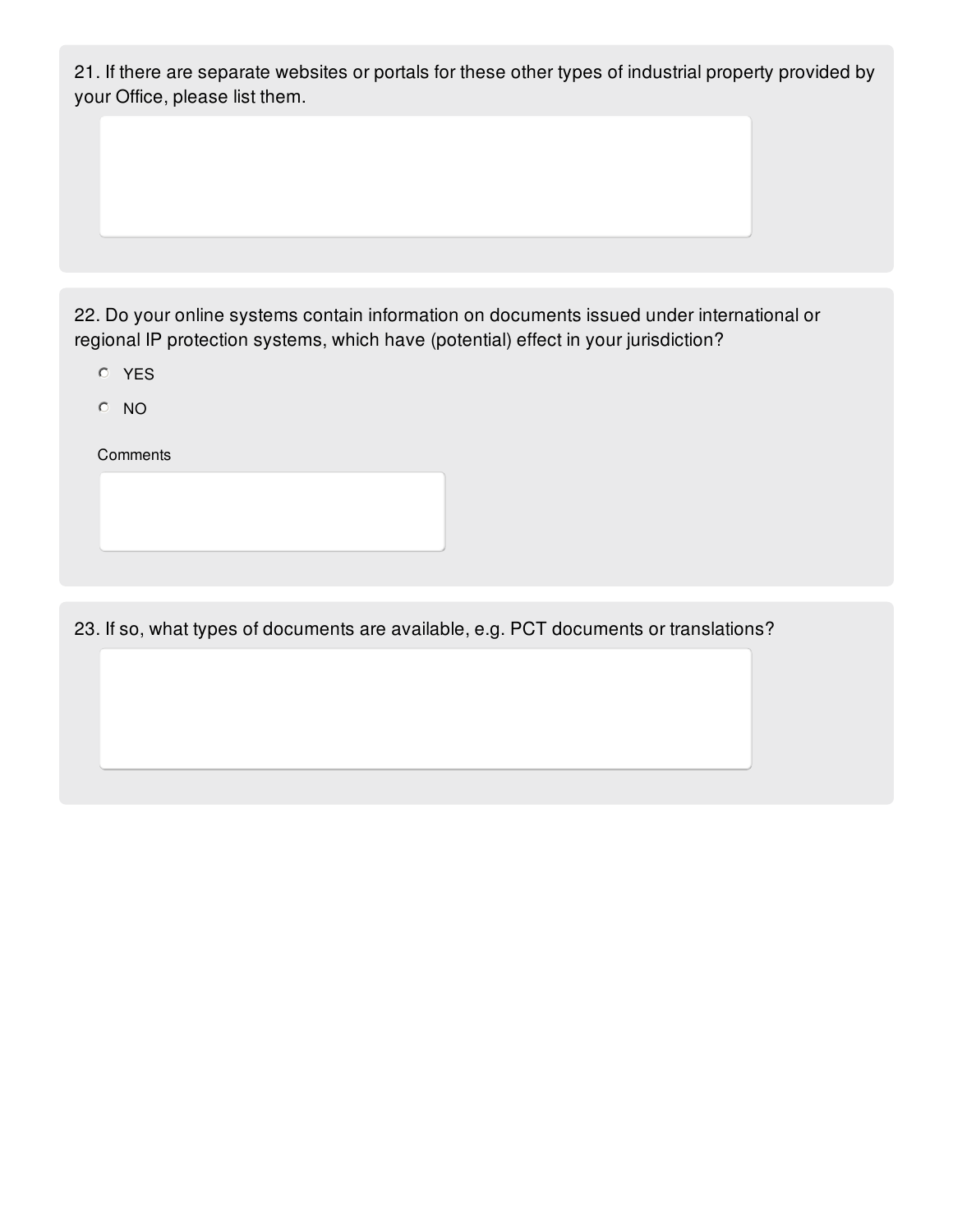# 24. Is international or regional data searchable in the same online systems as national documentation?

- Yes, international / regional data is available and searchable
- $\circ$  International / regional data is available in the online systems, but not searchable
- No, international / regional data is only available in other systems
- The national online systems provide links to the international / regional systems

#### **Comments**

# **Systems provided by other Offices/Organizations**

25. What functionality would you like to see in the systems provided by other Offices?

|                                                          | For full descriptions | For legal status |
|----------------------------------------------------------|-----------------------|------------------|
| Possibility to translate content into other<br>languages | П                     | г                |
| Search by bibliographic data fields                      | п                     | П                |
| Full text search                                         | п                     | П                |
| Possibility to download documents in<br>various formats  | П                     | П                |
| Alerting to data updates                                 | п                     | П                |
| Date of receipt of applications by your<br>Office        | П                     | П                |
| Other (Specify in comments)                              |                       |                  |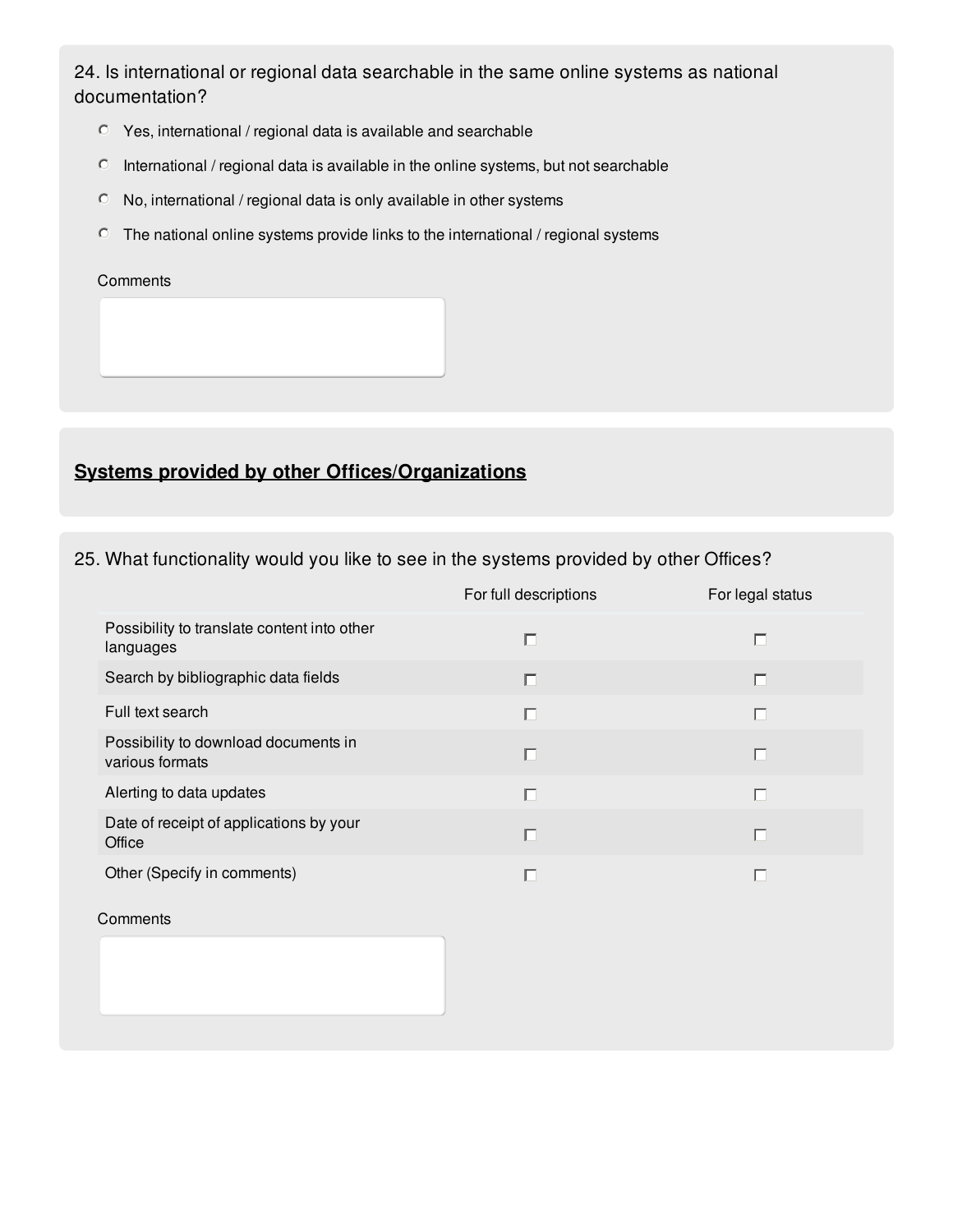# 26. What is your desired update frequency for data from other Offices?

|                                      | For full descriptions | For legal status |
|--------------------------------------|-----------------------|------------------|
| Real time publication of all changes | П                     | г                |
| Daily updates                        | $\Box$                | $\Box$           |
| Weekly updates                       | П                     | Г                |
| Other (Specify in comments)          | П                     | П                |
| Comments                             |                       |                  |

27. Should other Offices' systems support machine-to-machine communication (such as web services) for exchanging data with your Office?

|                              | <b>YES</b> | NO. | NO PREFERENCE |
|------------------------------|------------|-----|---------------|
| For full applications        |            |     |               |
| For bibliographic data       |            |     |               |
| For legal status information |            |     |               |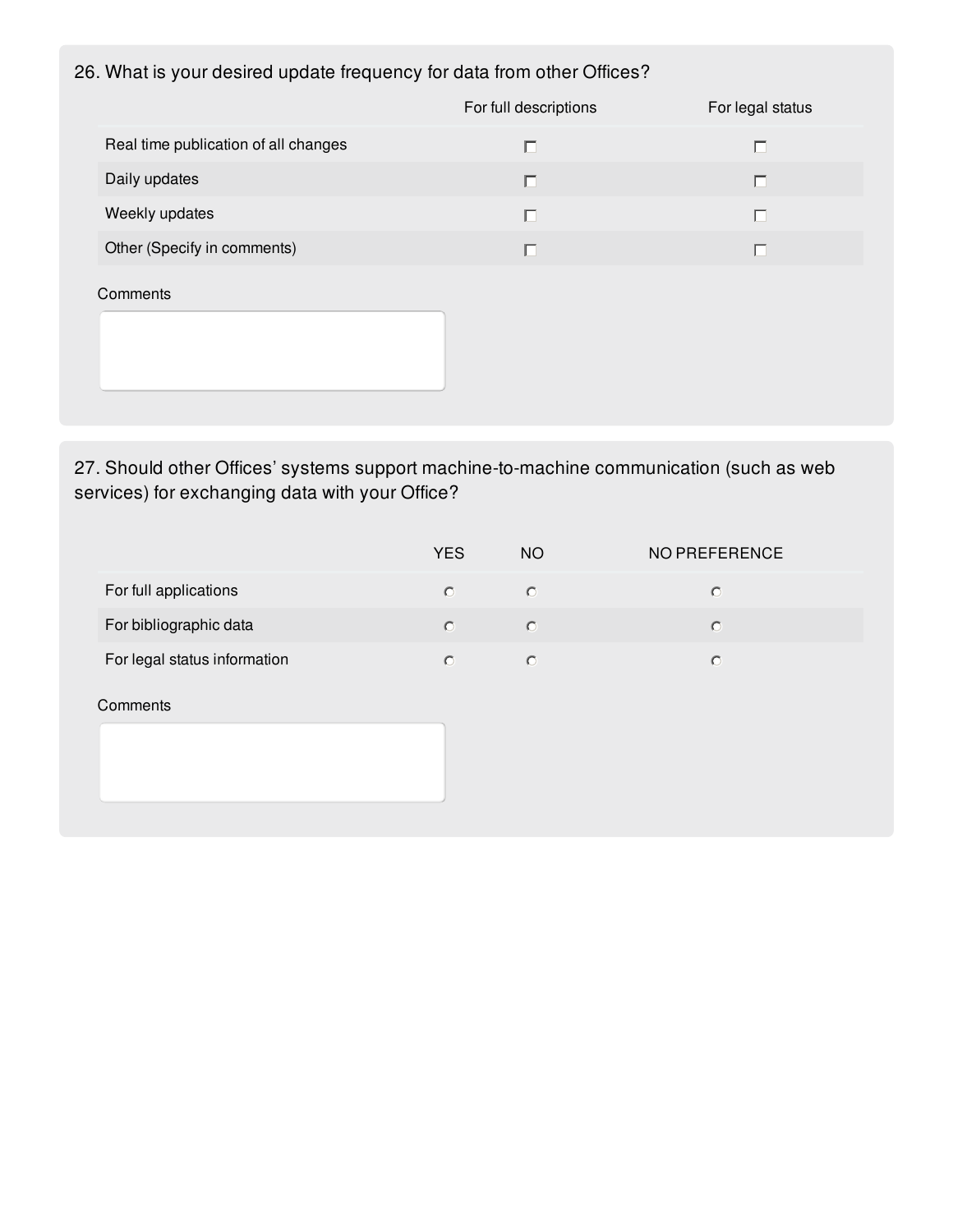28. Should Offices' systems provide search capabilities for both their national data sets and data published by other Offices (with an interface in the national language)?

|                              | <b>YES</b> | <b>NO</b> | NO PREFERENCE |
|------------------------------|------------|-----------|---------------|
| For full applications        | $\circ$    | $\circ$   | $\circ$       |
| For bibliographic data       | $\circ$    | $\circ$   | $\circ$       |
| For legal status information | $\circ$    | $\bullet$ | $\circ$       |
| Comments                     |            |           |               |

# 29. User guide

Is there a user guide for searching (such as explanation of fields or examples) available in the system?

- YES
- NO

URL where the guide is available-

**Comments** 

30. Is there a clear indication of which information in the official publication is issued by your Office / Organization and which information is from other sources (e.g. a disclaimer on externally provided information)?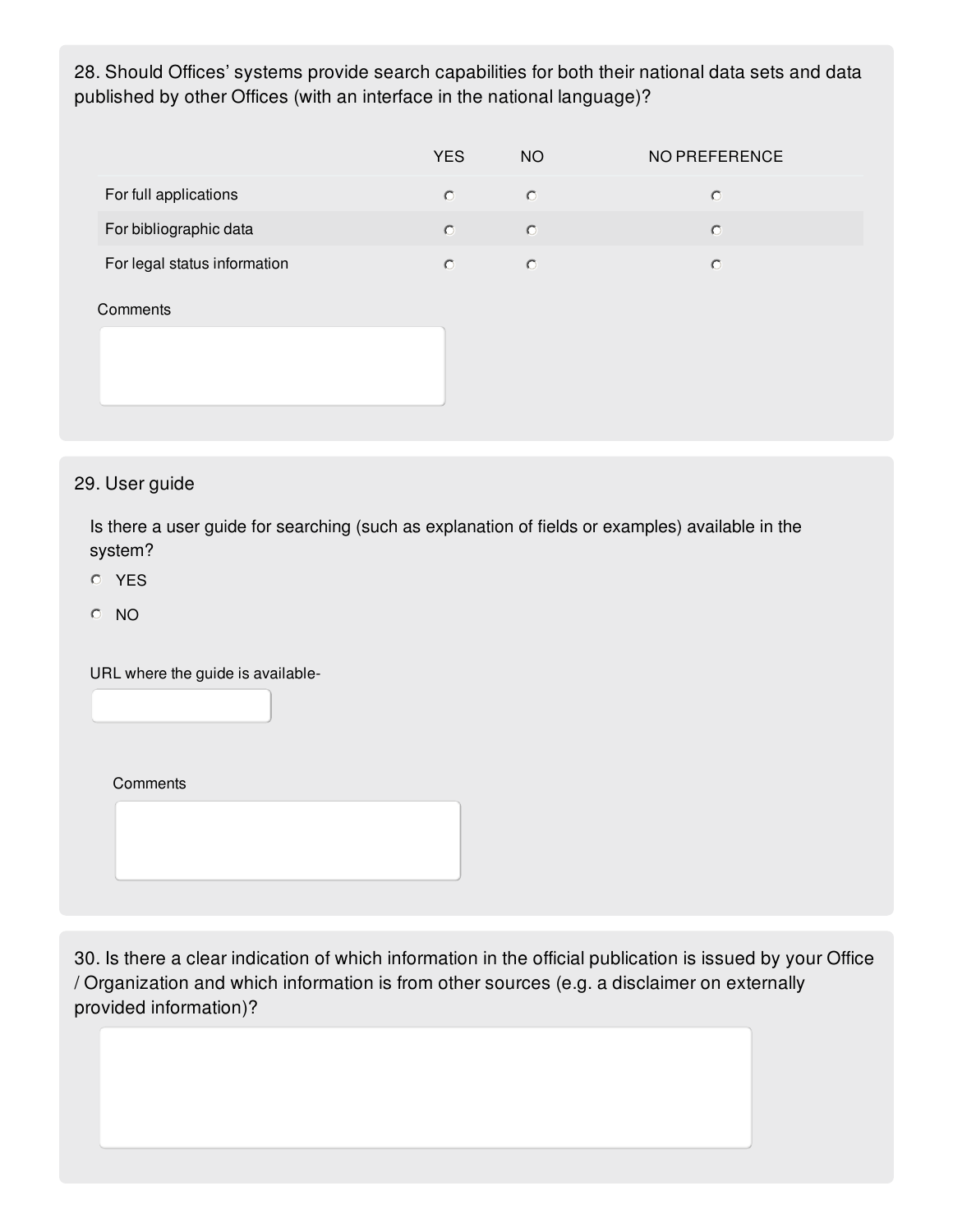### **FUTURE PLANS**

31. Please briefly describe your future plans with respect to your Office's online systems, their content and functionality. For example, if you have plans to expand their capabilities, merge existing systems, retire old systems, or a general timeline for such work, please include that information here.

32. In which of the following areas are WIPO recommendations the most needed and/or most effective? Check all that apply.

|                                                                     | For full applications | For legal status |
|---------------------------------------------------------------------|-----------------------|------------------|
| Scope of published information                                      | H                     |                  |
| Frequency of updates                                                | H                     |                  |
| Availability of information and/or interfaces<br>in other languages | п                     |                  |
| Information retrieval functionality                                 | ⊓                     |                  |
| Comments                                                            |                       |                  |